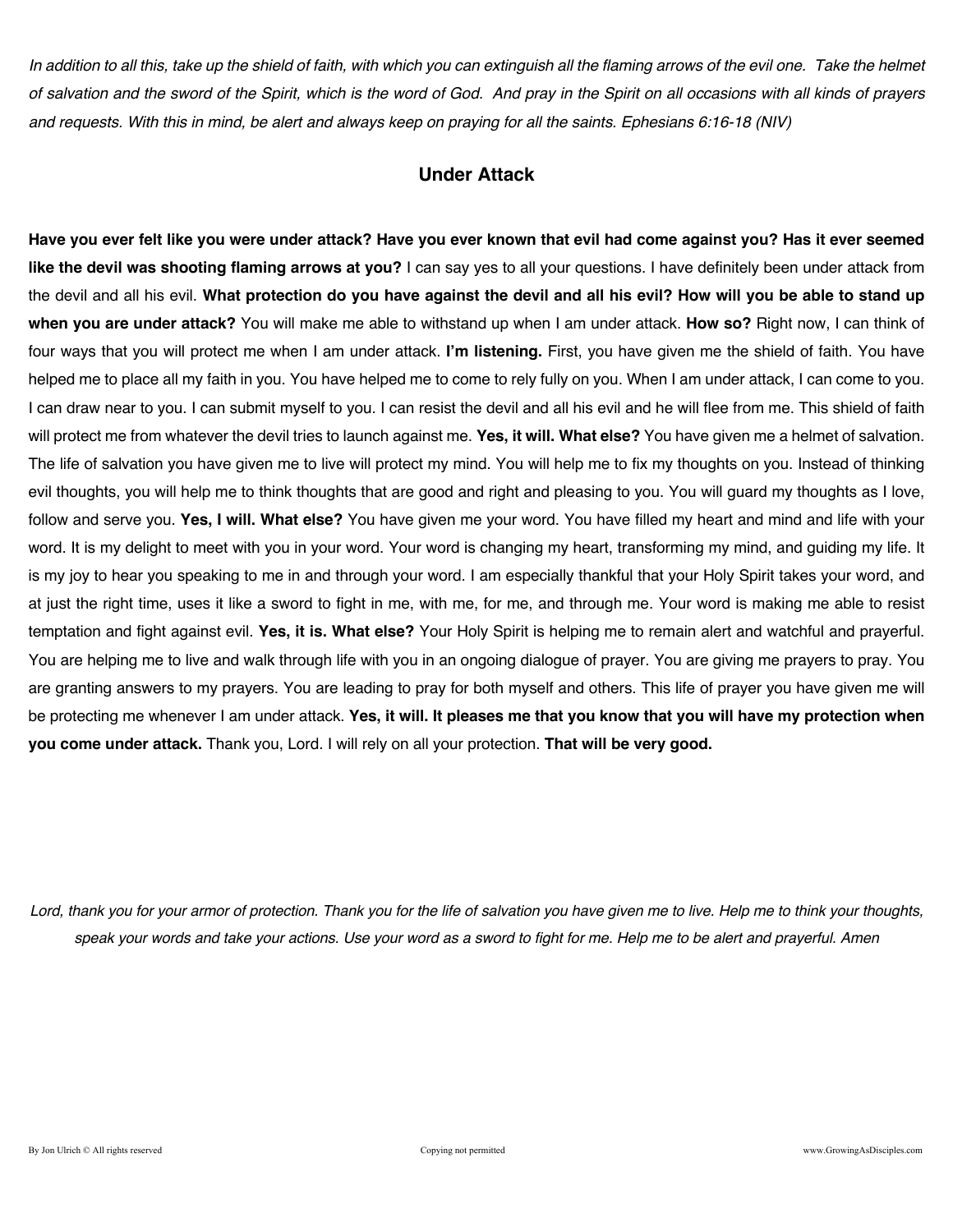### **Becoming Like Christ** *Sword Of The Spirit*

In addition to all this, take up the shield of faith, with which you can extinguish all the flaming arrows of the evil one. Take the helmet of salvation and the sword of the Spirit, which is the word of God. And pray in the Spirit on all occasions with all kinds of prayers and requests. With this in mind, be alert and always keep on praying for all the saints.

NIV Ephesians 6:16-18

### **Becoming Like Christ** *Sword Of The Spirit*

In all circumstances take up the shield of faith, with which you can extinguish all the flaming darts of the evil one; and take the helmet of salvation, and the sword of the Spirit, which is the word of God, praying at all times in the Spirit, with all prayer and supplication. To that end keep alert with all perseverance, making supplication for all the saints,

ESV Ephesians 6:16-18

### **Becoming Like Christ** *Sword Of The Spirit*

In addition to all of these, hold up the shield of faith to stop the fiery arrows of the devil. Put on salvation as your helmet, and take the sword of the Spirit, which is the word of God. Pray in the Spirit at all times and on every occasion. Stay alert and be persistent in your prayers for all believers everywhere.

NLT **Ephesians 6:16-18** 

# **Becoming Like Christ** *Sword Of The Spirit*

above all, taking the shield of faith with which you will be able to quench all the fiery darts of the wicked one. And take the helmet of salvation, and the sword of the Spirit, which is the word of God; praying always with all prayer and supplication in the Spirit, being watchful to this end with all perseverance and supplication for all the saints--

NKJV Ephesians 6:16-18

### **Becoming Like Christ** *Sword Of The Spirit*

With all of these, take the shield of faith, with which you will be able to quench all the flaming arrows of the evil one. Take the helmet of salvation, and the sword of the Spirit, which is the word of God. Pray in the Spirit at all times in every prayer and supplication. To that end keep alert and always persevere in supplication for all the saints.

NRSV Ephesians 6:16-18

### **Becoming Like Christ** *Sword Of The Spirit*

Lift up over all the [covering] shield of saving faith, upon which you can quench all the flaming missiles of the wicked [one]. And take the helmet of salvation and the sword that the Spirit wields, which is the Word of God. Pray at all times (on every occasion, in every season) in the Spirit, with all [manner of] prayer and entreaty. To that end keep alert and watch with strong purpose *and* perseverance, interceding in behalf of all the saints (God's consecrated people).

AMPEphesians 6:16-18

### **Becoming Like Christ** *Sword Of The Spirit*

in addition to all, taking up the shield of faith with which you will be able to extinguish all the flaming arrows of the evil *one.* And take THE HELMET OF SALVATION, and the sword of the Spirit, which is the word of God. With all prayer and petition pray at all times in the Spirit, and with this in view, be on the alert with all perseverance and petition for all the saints,

NASB Ephesians 6:16-18

# **Becoming Like Christ** *Indispensable Weapon*

faith, and salvation are more than words. Learn how to apply them. You'll need them throughout your life. God's Word is an *indispensable* weapon. In the same way, prayer is essential in this ongoing warfare. Pray hard and long. Pray for your brothers and sisters. Keep your eyes open. Keep each other's spirits up so that no one falls behind or drops out.

MSG Ephesians 6:16-18

### **Becoming Like Christ** *Sword Of The Spirit*

In every battle you will need faith as your shield to stop the fiery arrows aimed at you by Satan. And you will need the helmet of salvation and the sword of the Spirit—which is the Word of God. Pray all the time. Ask God for anything in line with the Holy Spirit's wishes. Plead with him, reminding him of your needs, and keep praying earnestly for all Christians everywhere.

TLBEphesians 6:16-18

### **Becoming Like Christ** *Sword Of The Spirit*

And also use the shield of faith with which you can stop all the burning arrows of the Evil One. Accept God's salvation as your helmet, and take the sword of the Spirit, which is the word of God. Pray in the Spirit at all times with all kinds of prayers, asking for everything you need. To do this you must always be ready and never give up. Always pray for all God's people.

NCVEphesians 6:16-18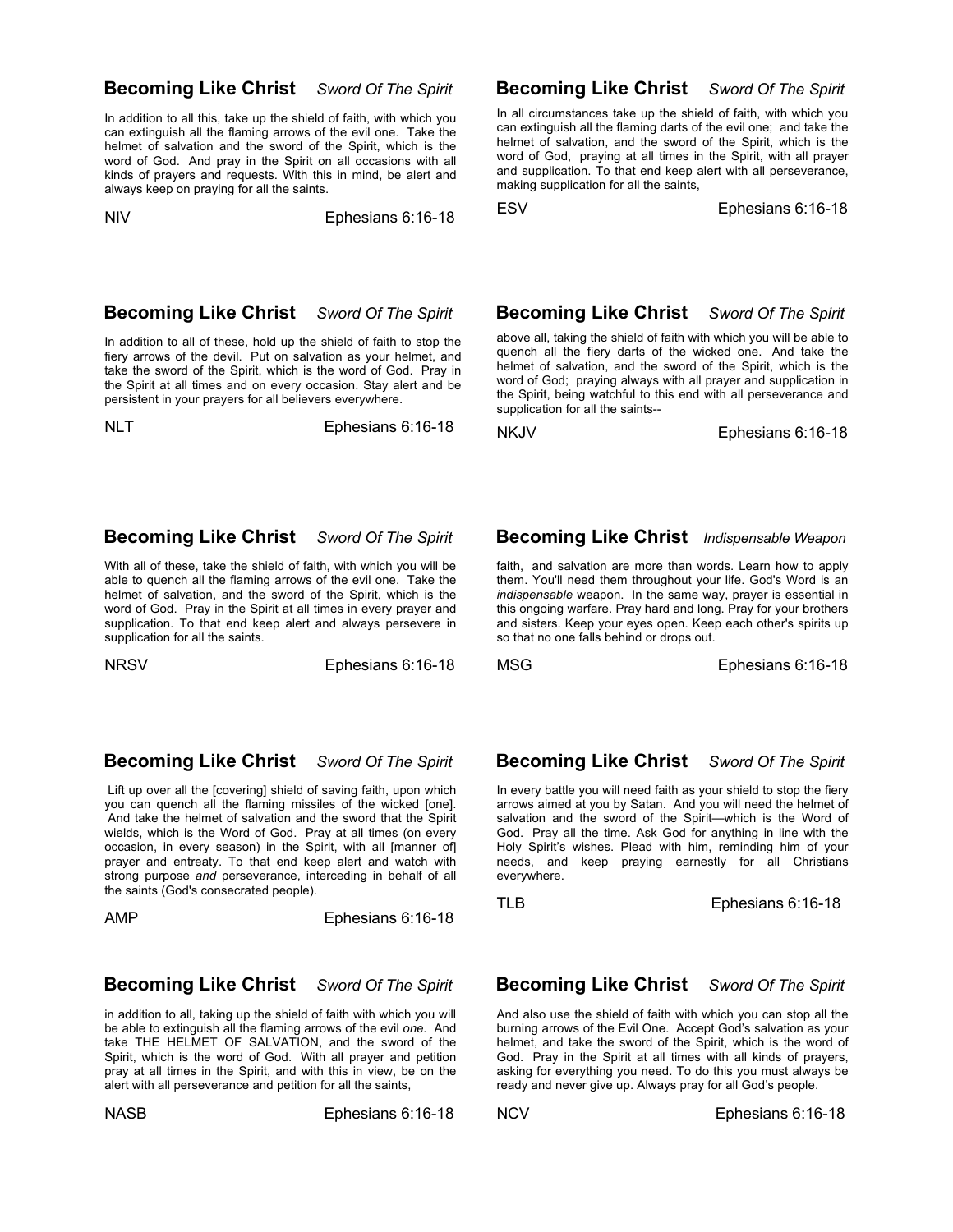# **Sword Of The Spirit** The Year Week Day Date

**Becoming Like Christ** – Ephesians 6:16-18 **In Context:** *Read Ephesians 6* 

## **Begin With Prayer:** *Here I am Lord. I Am Listening.*

### **Meditating On God's Word:** *(What is God speaking to your heart?)*

In addition to all this, take up the shield of faith, with which you can extinguish all the flaming arrows of the evil one. Take the helmet of salvation and the sword of the Spirit, which is the word of God. And pray in the Spirit on all occasions with all kinds of prayers and requests. With this in mind, be alert and always keep on praying for all the saints. Ephesians 6:16-18 (NIV)

### **Considering The Words***: (What words speak to your heart?)*

In addition | to all this, | take up | the shield of faith, | with which | you can | extinguish all | the flaming arrows | of the | evil one.| Take the helmet | of salvation | and | the sword | of the Spirit, | which is | the word of God. | And pray | in the Spirit | on all occasions | with | all kinds | of prayers | and | requests. | With this in mind, | be alert | and | always keep on praying | for all | the saints. Ephesians 6:16-18 (NIV)

\_\_\_\_\_\_\_\_\_\_\_\_\_\_\_\_\_\_\_\_\_\_\_\_\_\_\_\_\_\_\_\_\_\_\_\_\_\_\_\_\_\_\_\_\_\_\_\_\_\_\_\_\_\_\_\_\_\_\_\_\_\_\_\_\_\_\_\_\_\_\_ \_\_\_\_\_\_\_\_\_\_\_\_\_\_\_\_\_\_\_\_\_\_\_\_\_\_\_\_\_\_\_\_\_\_\_\_\_\_\_\_\_\_\_\_\_\_\_\_\_\_\_\_\_\_\_\_\_\_\_\_\_\_\_\_\_\_\_\_\_\_\_

### **Praying The Scripture:** *(What prayer from your heart will you write?)*

Lord, thank you for your armor of protection. Thank you for the life of salvation you have given me to live. Help me to think your thoughts, speak your words and take your actions. Use your word as a sword to fight for me. Help me to be alert and prayerful. Amen \_\_\_\_\_\_\_\_\_\_\_\_\_\_\_\_\_\_\_\_\_\_\_\_\_\_\_\_\_\_\_\_\_\_\_\_\_\_\_\_\_\_\_\_\_\_\_\_\_\_\_\_\_\_\_\_\_\_\_\_\_\_\_\_\_\_\_\_\_\_\_

## **What It Means:** *(What questions speak to your heart?) (Suggested questions for small group discussion are in bold)*

 $\_$  , and the set of the set of the set of the set of the set of the set of the set of the set of the set of the set of the set of the set of the set of the set of the set of the set of the set of the set of the set of th \_\_\_\_\_\_\_\_\_\_\_\_\_\_\_\_\_\_\_\_\_\_\_\_\_\_\_\_\_\_\_\_\_\_\_\_\_\_\_\_\_\_\_\_\_\_\_\_\_\_\_\_\_\_\_\_\_\_\_\_\_\_\_\_\_\_\_\_\_\_\_ \_\_\_\_\_\_\_\_\_\_\_\_\_\_\_\_\_\_\_\_\_\_\_\_\_\_\_\_\_\_\_\_\_\_\_\_\_\_\_\_\_\_\_\_\_\_\_\_\_\_\_\_\_\_\_\_\_\_\_\_\_\_\_\_\_\_\_\_\_\_\_ \_\_\_\_\_\_\_\_\_\_\_\_\_\_\_\_\_\_\_\_\_\_\_\_\_\_\_\_\_\_\_\_\_\_\_\_\_\_\_\_\_\_\_\_\_\_\_\_\_\_\_\_\_\_\_\_\_\_\_\_\_\_\_\_\_\_\_\_\_\_\_ \_\_\_\_\_\_\_\_\_\_\_\_\_\_\_\_\_\_\_\_\_\_\_\_\_\_\_\_\_\_\_\_\_\_\_\_\_\_\_\_\_\_\_\_\_\_\_\_\_\_\_\_\_\_\_\_\_\_\_\_\_\_\_\_\_\_\_\_\_\_\_ \_\_\_\_\_\_\_\_\_\_\_\_\_\_\_\_\_\_\_\_\_\_\_\_\_\_\_\_\_\_\_\_\_\_\_\_\_\_\_\_\_\_\_\_\_\_\_\_\_\_\_\_\_\_\_\_\_\_\_\_\_\_\_\_\_\_\_\_\_\_\_ \_\_\_\_\_\_\_\_\_\_\_\_\_\_\_\_\_\_\_\_\_\_\_\_\_\_\_\_\_\_\_\_\_\_\_\_\_\_\_\_\_\_\_\_\_\_\_\_\_\_\_\_\_\_\_\_\_\_\_\_\_\_\_\_\_\_\_\_\_\_\_

\_\_\_\_\_\_\_\_\_\_\_\_\_\_\_\_\_\_\_\_\_\_\_\_\_\_\_\_\_\_\_\_\_\_\_\_\_\_\_\_\_\_\_\_\_\_\_\_\_\_\_\_\_\_\_\_\_\_\_\_\_\_\_\_\_\_\_\_\_\_\_

When have you felt like you were under spiritual attack by the devil?

How has your faith in the Lord helped you to be able to withstand the devil's attacks?

How is the salvation that you have in Christ been protecting the thoughts of your mind?

How are you taking God's word deeply into your heart and mind and life?

**When has God's word fought like a sword in you, with you, for you and through you? How are living with the Lord in an ongoing dialogue of prayer as you love, follow and serve Him? How are you living an alert and prayerful life; making requests for both yourself and others?** \_\_\_\_\_\_\_\_\_\_\_\_\_\_\_\_\_\_\_\_\_\_\_\_\_\_\_\_\_\_\_\_\_\_\_\_\_\_\_\_\_\_\_\_\_\_\_\_\_\_\_\_\_\_\_\_\_\_\_\_\_\_\_\_\_\_\_\_\_\_\_

## **Living It Out:** *(What action step is God guiding your heart to take?)*

Allow the armor of God to protect you against every attack of evil you will face in life.

### **Seeing It Happen:** *(What are you trusting God for in your heart?)*

Have faith that the armor of God will make you able to withstand all the attacks of evil you will face in life.

### **Get Ready To Share:** *(What can you share with others from your heart?)*

Share with another person or your small group how the Holy Spirit has used God's word like a sword to fight for you. \_\_\_\_\_\_\_\_\_\_\_\_\_\_\_\_\_\_\_\_\_\_\_\_\_\_\_\_\_\_\_\_\_\_\_\_\_\_\_\_\_\_\_\_\_\_\_\_\_\_\_\_\_\_\_\_\_\_\_\_\_\_\_\_\_\_\_\_\_\_\_

\_\_\_\_\_\_\_\_\_\_\_\_\_\_\_\_\_\_\_\_\_\_\_\_\_\_\_\_\_\_\_\_\_\_\_\_\_\_\_\_\_\_\_\_\_\_\_\_\_\_\_\_\_\_\_\_\_\_\_\_\_\_\_\_\_\_\_\_\_\_\_

\_\_\_\_\_\_\_\_\_\_\_\_\_\_\_\_\_\_\_\_\_\_\_\_\_\_\_\_\_\_\_\_\_\_\_\_\_\_\_\_\_\_\_\_\_\_\_\_\_\_\_\_\_\_\_\_\_\_\_\_\_\_\_\_\_\_\_\_\_\_\_

**Close With Prayer:** *Quiet Yourself Before The Lord*

*Pause And Offer Prayers Of… With An Attitude Of Faith Listen To What The Lord Wants To Say To You*

Adoration… \_\_\_\_\_\_\_\_\_\_\_\_\_\_\_\_\_\_\_\_\_\_\_\_\_\_\_\_\_\_\_\_\_\_\_\_\_\_\_\_\_\_\_\_\_\_\_\_\_\_\_\_\_\_\_\_\_\_\_\_\_\_\_\_\_\_\_\_\_\_\_\_\_\_\_\_\_\_\_ Thanksgiving...  $\textsf{Confession...}\qquad \qquad \underline{\hspace{2.5cm}}$ Intercession... \_\_\_\_\_\_\_\_\_\_\_\_\_\_\_\_\_\_\_\_\_\_\_\_\_\_\_\_\_\_\_\_\_\_\_\_\_\_\_\_\_\_\_\_\_\_\_\_\_\_\_\_\_\_\_\_\_\_\_\_\_\_\_\_\_\_\_\_\_\_\_\_\_\_\_\_\_\_\_ Petition… \_\_\_\_\_\_\_\_\_\_\_\_\_\_\_\_\_\_\_\_\_\_\_\_\_\_\_\_\_\_\_\_\_\_\_\_\_\_\_\_\_\_\_\_\_\_\_\_\_\_\_\_\_\_\_\_\_\_\_\_\_\_\_\_\_\_\_\_\_\_\_\_\_\_\_\_\_\_\_

By Jon Ulrich © All rights reserved compared copying not permitted www.GrowingAsDisciples.com